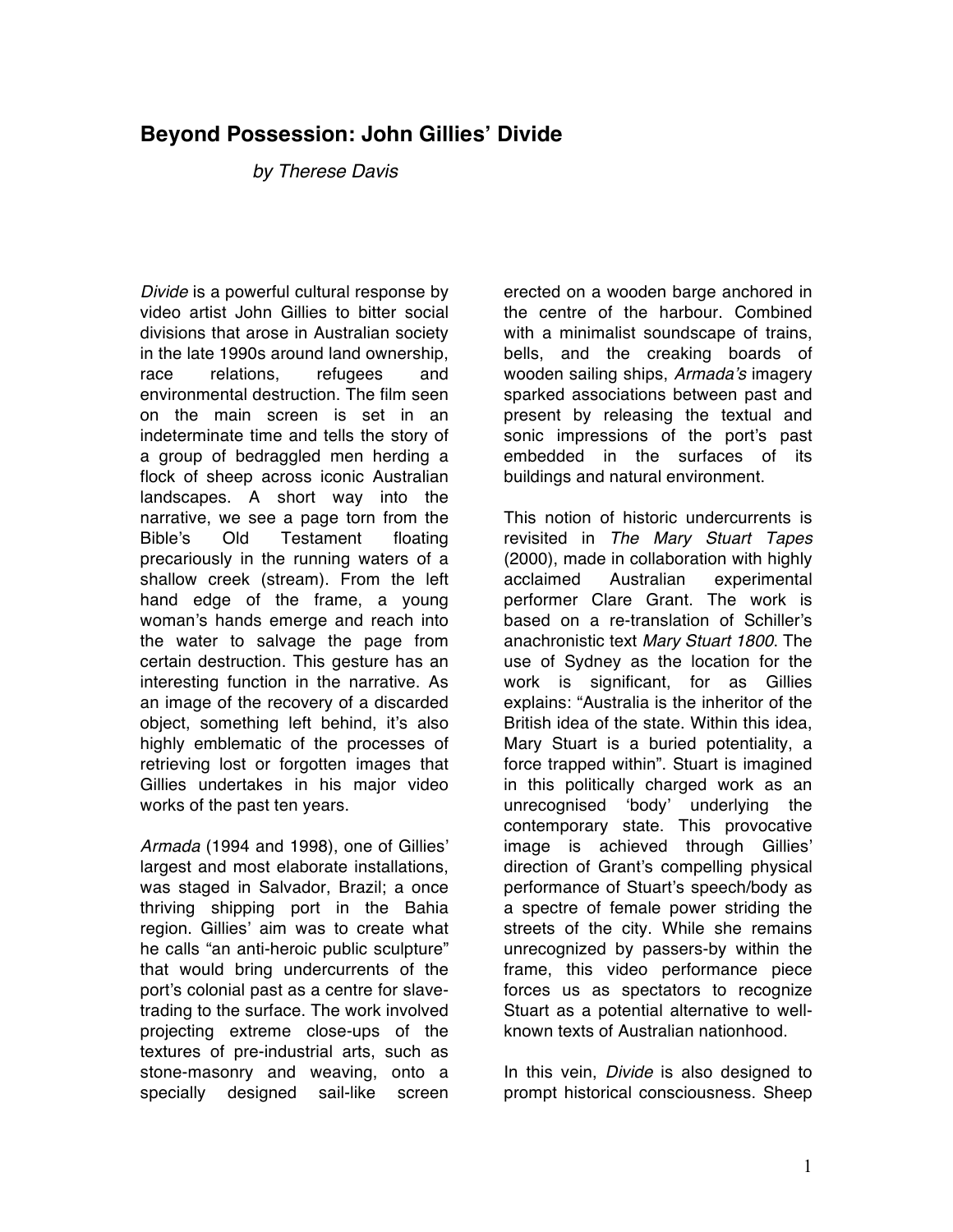watch on as the film on the main screen invites us to reflect on how biblical doctrines of possession, such as the Genesis 12 story of the call of Abraham and his chosen " flock" to the promised land, have been used throughout the modern world to justify the dispossession and continued oppression of indigenous peoples. From its first stunning scene of one of the men disturbing the fragile structures of an ant nest, this work slowly builds up a series of images of practices of division and possession: the deformations and reformations of a tightly-packed herd of sheep, the endless counting of stock numbers, the tearing and scattering of pages from the Bible. Together, these images recast this colonized land as a deeply ambiguous space. It is coveted *and* covered in and by the Word of God. Yet, at the same time, the land clearly refuses to give over to the Genesis logic, resisting human possession.

*Divide*'*s* vision of the Australian landscape as an ambiguous and resistant space is not entirely new. But what Gillies introduces to this view-point is a new peculiarly Australian performance mode. As in Gillies' past works, *Divide* is connected to the physical tradition of Sydney performance that mixes a diverse number of cultural influences and physical performance traditions and techniques. Gathering performers from various sections of this tradition to play the four men (Denis Beaubois, Ari Ehrlich, Mat Millay and Lee Wilson), *Divide* allows us to see - and to *hear* familiar images and sounds of Australian nationhood differently. Take for example a night-time encounter between the group of men and a Chinese opera singer. Like the men, we are startled by this unexpected apparition that disrupts the narrative. We watch and listen as Sydney-based Chinese performer Xu

Fengshan performs the rare Chinese drama tradition called Kunqu, transforming the Australian bush into a site of temporal and sexual ambiguity. Xu's truly amazing performance of what he describes as ʻa vivacious woman role' and her plaintive song of loss, longing and cultural estrangement, brings to light a long and persistent Chinese presence in Australian history. It also speaks to issues of gender, sexuality and nation, as well as to the potentials of new hybrid, globalised forms of cultural performance.

And then there are the hands, reaching into the water and bringing the discarded words of the Bible to the surface. This is, as I suggested earlier, an important gesture, because it grounds the Indigenous narration of the Genesis story (performed by Dalisa Pigram, co-founder of Marrugeku theatre company in Western Australia) firmly in the film's diegesis. But while this image helps to link the narration directly to the story world of this tale, it is also one of the work's most ambiguous images. Where exactly is the narrator located in time? The past? The present? The time of an as yet unimagined future Australia? And what is the nature of children's laughter that runs lightly under this act of retrieval? Do they laugh because these newly-found, foreign words are so totally incongruous to Indigenous knowledge and experience of the land? Declaimed now in the voice of the dispossessed, the story of the call of Abraham is turned back on itself to expose the impossibility and supreme arrogance of this story's ideology of land possession. Just as the tribes of Abraham came to see when they faced famine in the so called promised land, *Divide*'*s* final devastating image shows how European land-possessing doctrines and practices have led to an unmitigated destruction of the land in